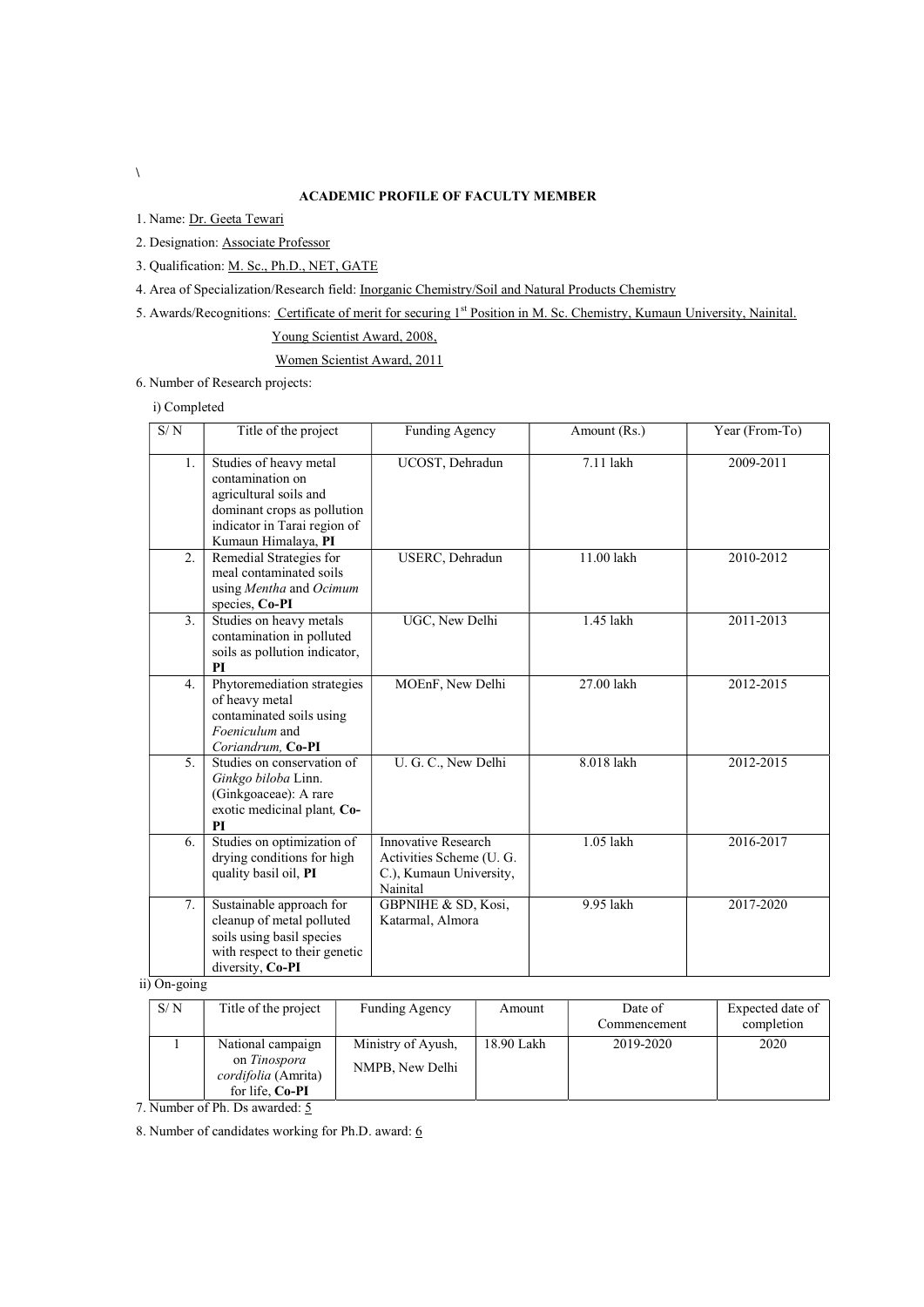# 9. Publications:

### i) Books

| S/N                      | Author/ $s$                                                                   | Title                                                                                       | Publisher                                | Year of publication |
|--------------------------|-------------------------------------------------------------------------------|---------------------------------------------------------------------------------------------|------------------------------------------|---------------------|
| $\mathbf{1}$             | Lalit M. Tewari, Y.P.<br>S. Pangtey, Geeta<br>Tewari                          | Biodiversity Potentials of<br>the Himalaya (ISBN no.<br>85097-82-8)                         | Gyanodaya Prakashan,<br>Nainital         | 2010                |
| 2                        | Geeta Tewari                                                                  | Inorganic Chemistry-I<br>(ISBN No. 978-93-528-<br>$3408-2)$                                 | S. Chand Publishing,<br>New Delhi        | 2018                |
| $\mathbf{3}$             | Geeta Tewari                                                                  | Inorganic Chemistry-II<br>(ISBN No. 978-93-528-<br>$3323-8$                                 | S. Chand Publishing,<br>New Delhi        | 2018                |
| $\overline{4}$           | Geeta Tewari<br>(Editor)                                                      | B. Sc. III year, Inorganic<br>Chemistry-III                                                 | Uttarakhand Open<br>University, Haldwani | 2019                |
| $\overline{\phantom{0}}$ | Geeta Tewari<br>(Editor)                                                      | B. Sc. II year, Laboratory<br>Course                                                        | Uttarakhand Open<br>University, Haldwani | 2019                |
| 6                        | Geeta Tewari, Ashish<br>Tewari, Lalit M.<br>Tewari, Chitra Pande<br>(Editors) | Natural Products and Their<br>Utilization Pattern,<br>ISBN: 978-1-53618-140-1<br>(in press) | Nova Science<br>Publishers, NY, USA      | 2020                |

ii) Research Articles published

 Mention complete list of publications indicating authors, title, name of the journal, year, volume and page numbers.

### (A) In Journals

# 2001

1. Sanjay Sachan, S. K. Singh and Geeta Kandpal. Diagnosis of nutritional disorder in wheat and sugarcane by visible deficiency symptoms. *Indian Farmer's Digest*. 34 (11): 26 (November 2001). ISSN No. 0537-1589

### 2004

- 2. Geeta Kandpal, Bali Ram, P. C. Srivastava and S. K. Singh. Effect of metal spiking on different chemical pools and chemically extractable fractions of heavy metals in sewage sludge. Journal of Hazardous Materials. 106B, 133-137 (2004). IF: 6.434 ISSN No. 0304-3894
- 3. Geeta Kandpal, P. C. Srivastava and Bali Ram. Dynamics of transformation of Pb fractions in polluted soils. Chemical and Environmental Research (India). 13 (1&2), 63-71 (2004).
- 4. Geeta Kandpal, Bali Ram and Prakash Chandra Srivastava. Transformation of cadmium in soils treated with Cdenriched sewage sludge and cadmium chloride under field capacity and flooding moisture regimes. *Chemical* Speciation and Bioavailability, 16(3&4), 111-118 (2004). IF:1.362.

# 2005

5. Geeta Kandpal, P. C. Srivastava and Bali Ram. Kinetics of desorption of heavy metals from polluted soils: influence of soil type and metal source. Water, Air and Soil Pollution, 161(1-4), 353-363 (2005). IF:1.769 ISSN No. 0049-6979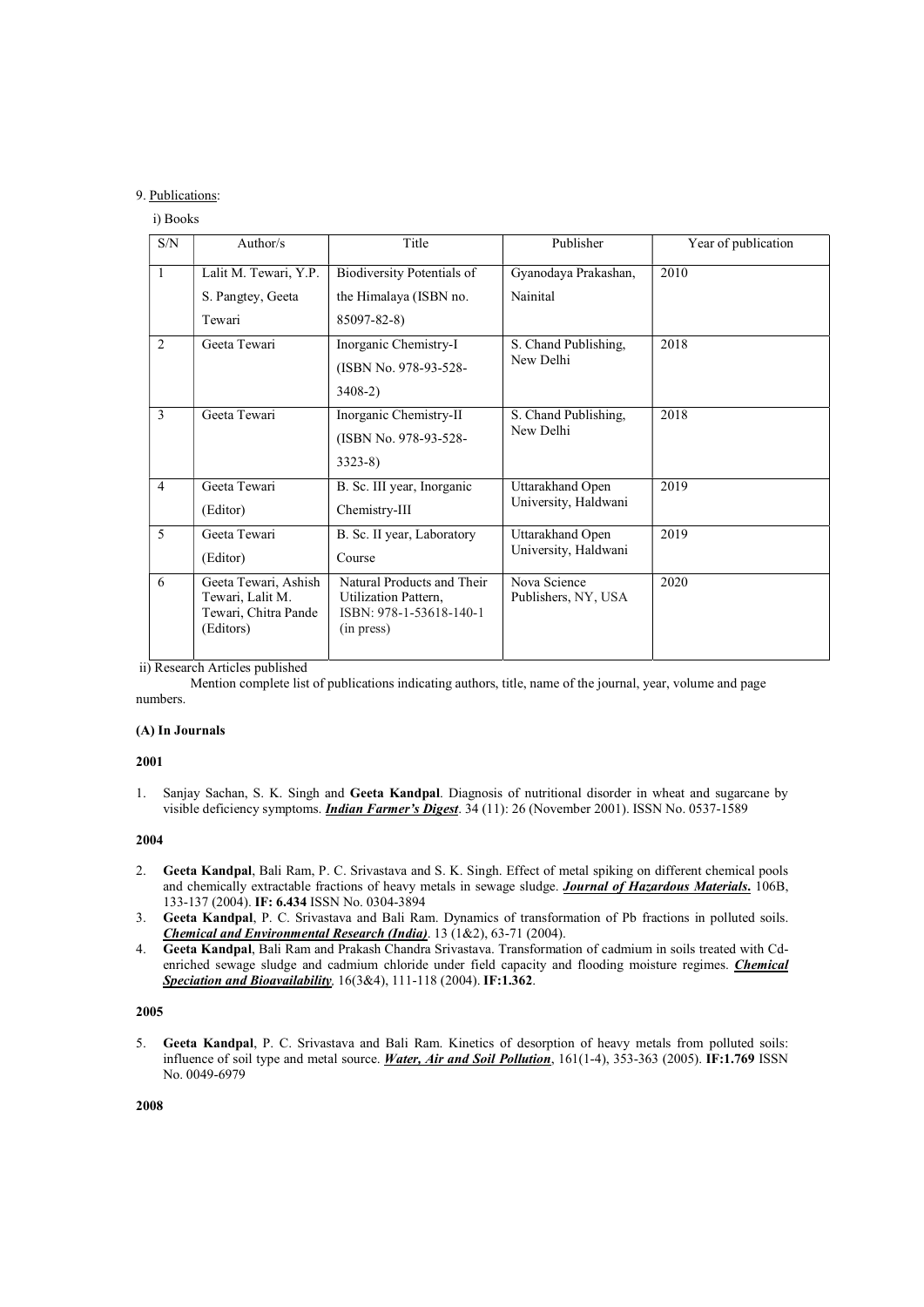6. Geeta Tewari, Lalit Tewari, P. C. Srivastava and Bali Ram. Effect of Soil Type and Moisture Regime on Long-Term Changes in Chemical Fractions of Copper in Polluted Soils. Chemical and Environmental Research (*India*). 17(1-2), 139-153 (2008).

# 2009

- 7. K. Upreti, J. S. Jalal, L. M. Tewari, G. C. Joshi, Y. P. S. Pangtey and G. Tewari. Ethnomedicinal uses of Pteridophytes of Kumaun Himalaya, Uttarakhand, India. Journal of American Science. 5 (4), 167-170 (2009). ISSN No. 1545-1003
- 8. G. C. Joshi, L. M. Tewari, N. Lohani, K. Upreti, J. S. Jalal and G. Tewari. Diversity of orchids on Uttarakhand and their conservation strategy with special reference to their medicinal importance. Report and Opinion. 1 (3), 47-52 (2009). ISSN No. 1553-9873
- 9. Geeta Tewari, Lalit Tewari, P.C. Srivastava and Bali Ram. Chemical Transformation of Copper in Some Sludge Amended Soils. Archives of Agronomy and Soil Science. 55(4), 415-427 (2009). ISSN No. 0365-0340
- 10. Priti Kumari, Lalit M. Tewari, Tapan K Nailwal, Lalit Singh, Geeta Tewari and Bibbesh K. Singh. Chromosomal abnormalities arising under the action of antibiotics in Pisum sativum. Nature and Science. 7(3), 104-11 (2009).
- 11. Lalit M. Tewari, Geeta Tewari, Tapan Nailwal and Y.P.S.Pangtey. Bark Factors Affecting the Distribution of Epiphytic Ferns Communities. Nature and Science. 7(5), 76-81 (2009). ISSN No.1545-0740
- 12. Manisha Pant, Tapan Kumar Nailwal, Lalit M. Tewari, Sanjay Kumar, Priti Kumari, Hemlata Kholia and Geeta Tewari. Molecular Characterization of Valeriana Species with PCR, RAPD and SDS PAGE. Nature and Science, 7(7), 41-49 (2009).
- 13. Poonam Tripathi, Lalit M. Tewari, Ashish Tewari, Sanjay Kumar, Y.P.S. Pangtey and Geeta Tewari. Gymnosperms of Nainital. **Report and Opinion**, 1(3), 82-104 (2009).

### 2010

- 14. Geeta Tewari, Lalit Tewari, P.C. Srivastava and Bali Ram. Nickel chemical transformation in polluted soils as affected by metal source and moisture regime. *Chemical Speciation and Bioavailability*, 22(3), 141-155 (2010). IF:1.362 ISSN No. 0954-2299
- 15. Chitra Pande, Geeta Tewari, Charu Singh, Shalini Singh and R.C. Padalia. Chemical composition of the essential oil of Feronia elephantum Correa. Natural Product Research, 24(19), 1807-1810 (2010). IF: 1.828

### 2011

- 16. C. Pande, G. Tewari, C. Singh and S. Singh. Essential oil composition of aerial parts of Cyclospermum leptophyllum (Pers.) Sprague ex Britton & P. Wilson. Natural Product Research. 25(6), 592-595 (2011). IF:1.828
- 17. Geeta Tewari, P.C. Srivastava, Bali Ram and Neeta Joshi. Transformation of added lead and nickel in different soil conditions: A comparative study. Researcher. 3(1), 113-118 (2011). ISSN No. 1553-9865

### 2012

- 18. C. Pande, G. Tewari, S. Singh and C. Singh. Chemical markers in Origanum vulgare L. from Kumaun Himalayas: a chemosystematic study. Natural Product Research. 26 (2), 140-145 (2012). IF:1.828
- 19. G. Tewari, C. Pande, G. Kharkwal, S. Singh and C. Singh. Phytochemical study of the essential oil from the aerial parts of Coleus aromaticus Benth. Natural Product Research. 26(2), 182-185 (2012). IF: 1.828 ISSN No. 1478-6419
- 20. C. Pande, G. Tewari, C. Singh and S. Singh. Chemical composition of the essential oil from the aerial parts of Bupleurum hamiltonii Balak from Uttarakhand, India. Natural Product Research. 26 (15), 1442-1445 (2012). IF: 1.828.
- 21. Geeta Tewari, P. C. Srivastava, Bali Ram and Lalit Tewari. Effect of moisture regime on release of Pb and Zn in long term contaminated soils. *Electronic Journal of Environmental, Agricultural and Food Chemistry*. 11 (3), 205-213 (2012). ISSN No. 1579-4377.

- 22. Geeta Tewari and Chitra Pande. Health risk assessment of heavy metals in seasonal vegetables from north-west Himalaya. African Journal of Agricultural Research. 8(23), 3019-3024 (2013). IF: 0.263 ISSN No. 1991-637X.
- 23. S. Singh, G. Tewari, C. Pande and C. Singh. Variation in essential oil composition of Ocimum americanum L. from Kumaun north-western Himalayan region. Journal of Essential Oil Research. 25(4), 278-290 (2013). IF: 1.233 ISSN No. 1041-2905.
- 24. S. Singh, G. Tewari, C. Pande and C. Singh. Chemical variation in volatiles of Craniotome furcata: Correlation with soil properties. Records of Natural Products. 7(4), 332-345 (2013). IF: 1.311 ISSN No. 1307-6167.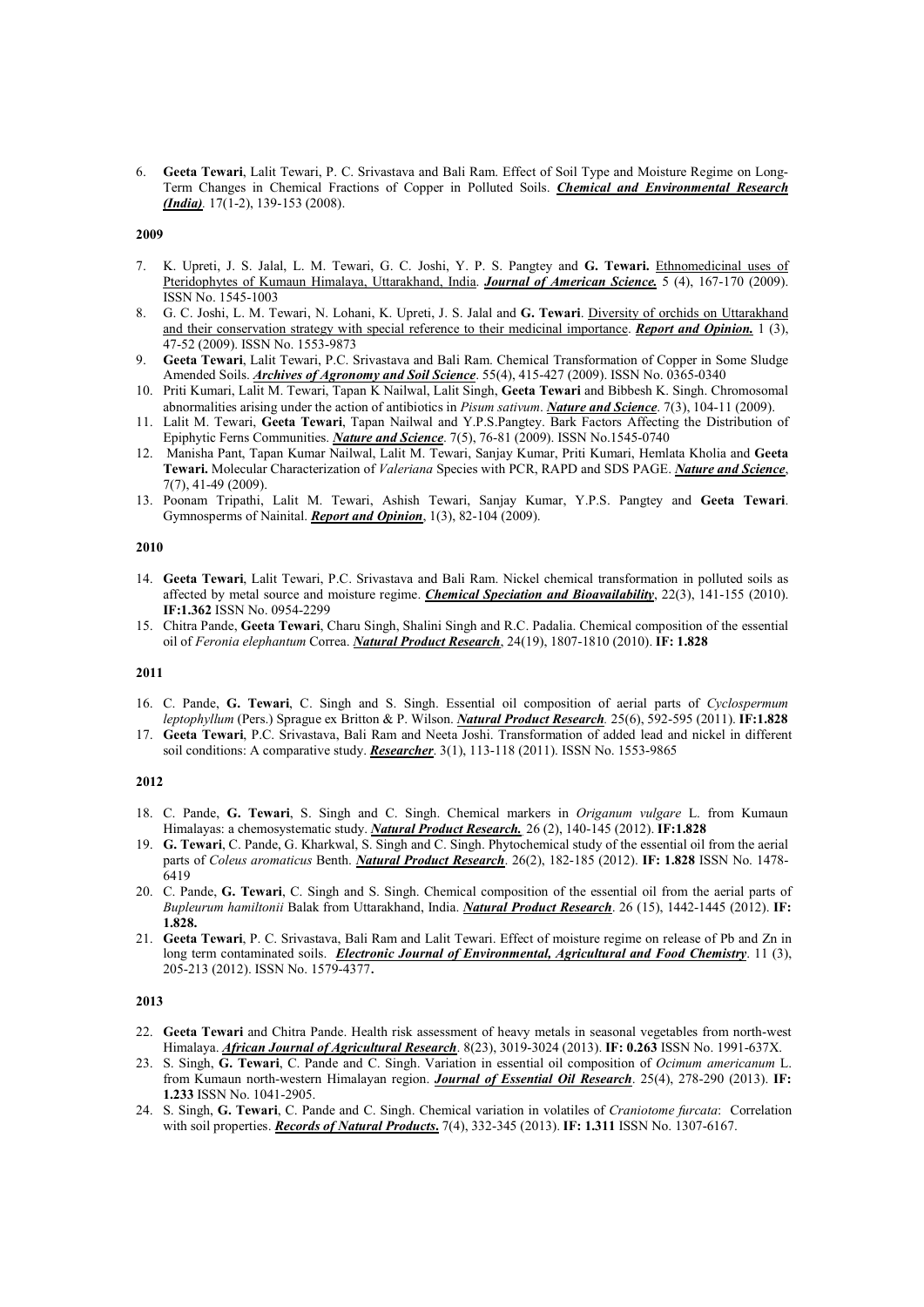- 25. Charu Singh, Shalini Singh, Chitra Pande, Geeta Tewari, Veena Pande and Pratibha Sharma. Exploration of antimicrobial potential of essential oils of Cinnamomum glanduliferum, Feronia elephantum, Bupleurum hamiltonii and Cyclospermum leptophyllum against foodborne pathogens. Pharmaceutical Biology. 51(12), 1607-1610 (2013) IF: 1.241 ISSN No. 1388-0209.
- 26. Nidhi Lohani, Lalit M. Tewari, Ravi Kumar, G. C. Joshi, Kamal Kishore, Sanjay Kumar, Geeta Tewari and Neeta Joshi. Chemical composition of Microstylis wallichii Lindl. From West Himalaya. Journal of Medicinal Plants Research. 7(31), 2289-2292 (2013). ISSN No. 1996 0875
- 27. Vineeta Pandey, Tapan K. Nailwal, Rachana bajpai, Geeta Tewari, Kamal Kishor and Lalit M. Tewari. Studies on morphological, chemical and molecular aspects of Ocimum species from Central Himalaya, India. Report and **Opinion**. 5(9), 31-35 (2013).
- 28. Geeta Tewari, Devyani Bhatt, Subhash Junne, Ramakant Mundhe, Shivaji Parale and M.M.V. Baig. Municipal solid waste management in Nainital, Uttarakhand: A case study. OUEST-The Journal of UGC-ASC, Nainital. 7(3), 288-295 (2013) ISSN No. 0974 5041.

- 29. Gitu Kunwar, Geeta Tewari\*, Chitra Pande, Charu Singh and Girish C. Kharkwal. Family Lamiaceae: phytoremediation aspects. Journal of the Indian Chemical Society. 91(1), 107-112 (2014). ISSN No. 0019 4522.
- 30. Vinod Kumar, C. S. Mathela, Geeta Tewari, Darshan Singh, A. K. Tewari and K. S. Bisht. Phytochemical analysis and antifungal potential of the essential oils from Himalayan Erigeron Species against phytopathogenic fungi. **LWT- Food Science and Technology**. 56(2), 278-283 (2014). IF: 3.129. ISSN No. 0023-6438.
- 31. Vinod Kumar, Chandra Shekhar Mathela, Geeta Tewari and Darshan Singh. Antifungal activity of Nepeta elliptica Royle ex Benth. oil and its major constituent (7R)-trans, trans-nepetalactone: A comparative study. **Industrial Crops and Products**. 55, 70-74 (2014). **IF: 3.849**. ISSN No. 0926-6690.
- 32. C. Singh, S. Singh, C. Pande, G. Tewari and G. Kharkwal. Chemical composition of the leaves essential oil from Cinnamomum glanduliferum (Wall) Meissn from Uttarakhand, India. Journal of Essential Oil Bearing Plants. 17(5), 927-930 (2014). IF: 0.681 ISSN No. 0972-060X.
- 33. Deepshekha Punetha, Chitra Pande<sup>\*</sup>, Geeta Tewari and Kiran Tewari. Qualitative variation in Coriandrum sativum L. seed oil with manure application. *Indian Perfumer*. 58(2), 27-30 (2014).
- 34. G. C. Kharkwal, C. Pande, G. Tewari, A. Panwar and V. Pande. Composition and antimicrobial activity of the essential oil of Heracleum lanatum Michx. from Uttarakhand Himalaya. International Journal of Scientific & Technology Research. 3(12), 60-64 (2014). ISSN No. 2277-8616

- 35. K. Tewari, C. Pande, G. Tewari, G. C. Kharkwal and D. Punetha. Volatile constituents of Geranium wallichianum D. Don ex Sweet. from north-western Himalayan region. Journal of the Indian Chemical Society. 92, 123-125 (2015).
- 36. G. C. Kharkwal, C. Pande, G. Tewari, A. Panwar and V. Pande. Volatile terpenoid composition and antimicrobial activity of flowers of Melia azedarach Linn. from north west Himalayas, India. Journal of the Indian Chemical Society. 92, 141-145 (2015).
- 37. N. Lohani, G. Tewari, G. C. Joshi, L. M. Tewari, J. Chandra and K. Kishor. Comparative phytochemical analysis of wild and cultivated rhizomes of Hedychium spicatum Buch. Ham. of north west Himalaya. Journal of the Indian Chemical Society. 92, 105-109 (2015).
- 38. Deepshekha Punetha, Geeta Tewari, Chitra Pande, Girish C. Kharkwal and Kiran Tewari. Investigation on heavy metal content in common grown vegetables from polluted sites of Moradabad District, India. Journal of the **Indian Chemical Society**. 92: 97-103 (2015).
- 39. Neetu Bora, P. Prasad, Geeta Tewari and Lalit M. Tewari. Variation in picrotin and picrotoxin content of Picrorhiza kurroa Royle ex Benth rhizomes from Garhwal Himalaya. Journal of the Indian Chemical Society. 92, 375-378 (2015).
- 40. Gitu Kunwar, C. Pande, G. Tewar, C. Singh and G. Kharkwal. Effect of heavy metals on terpenoid composition of Ocimum basilicum L. and Mentha spicata L. Journal of Essential Oil Bearing Plants. 18(4), 818-825 (2015). IF: 0.688 ISSN No. 0972-060X.
- 41. K. Tewari, G. Tewari, C. Pande and G. Kunwar. Volatile constituents of Artemisia parviflora Buch.-Ham. ex Roxb. from Kumaun Himalayan region, India. Journal of Essential Oil Bearing Plants. 18(1), 195-198 (2015). IF: 0.688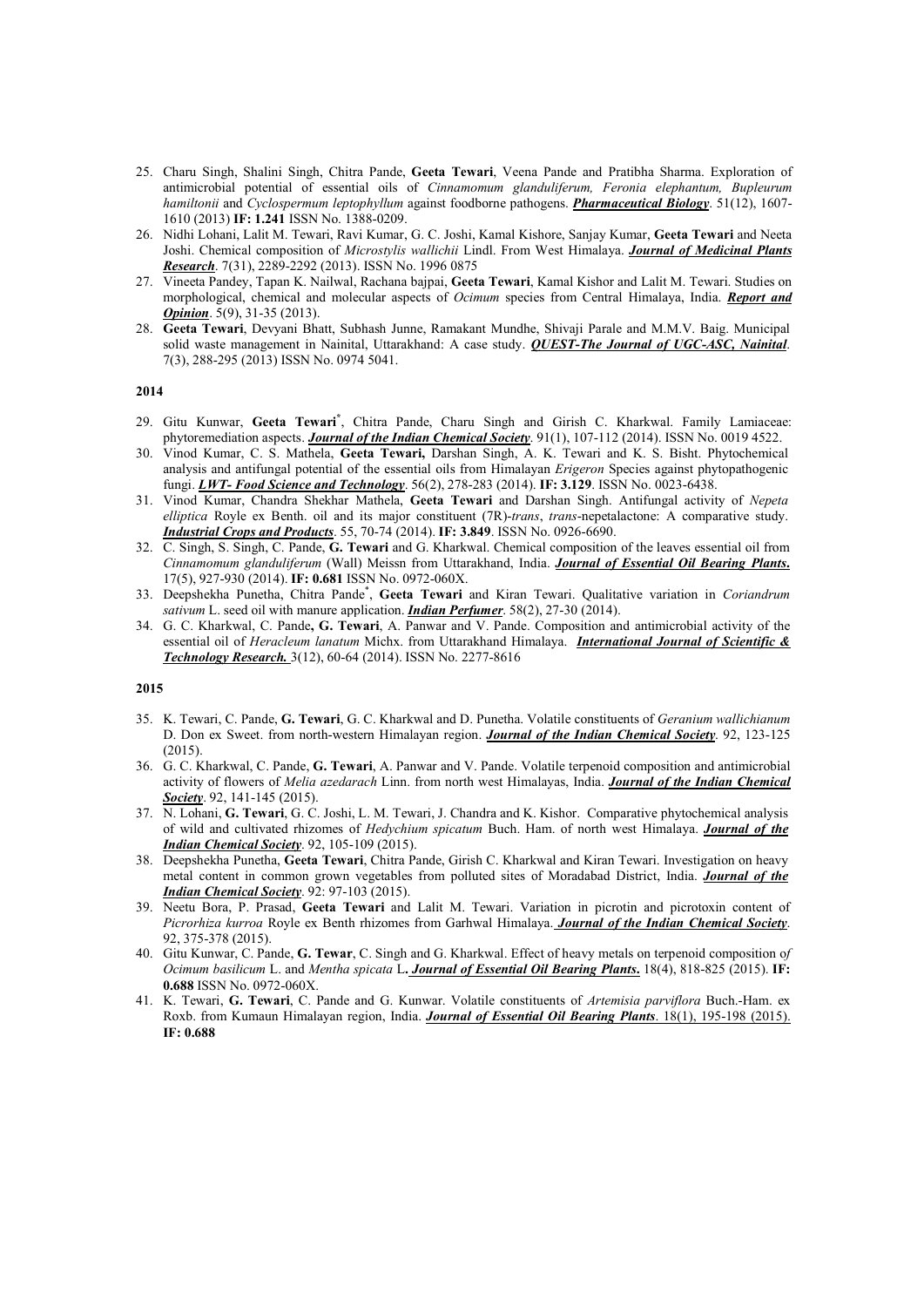- 42. Geeta Tewari, Chitra Pand, Shalini Singh and Charu Singh. Quantification of metal nutrients in Origanum vulgare L. collected from North Western Himalayas. Journal of Chemistry and Applied Biochemistry. 2(1), 109-114, (2015). ISSN No. 2394-3106
- 43. Kiran Tiwari, Chitra Pande, Geeta Tewari, Gitu Kunwar and Deepshekha Punetha. Variation in the chemical profile of Agrimonia aitchisonii Schönb.-Tem. aerial part from Himalayan region. Open Access Journal of Medicinal and Aromatic Plants, 6(1), 15-20 (2015). ISSN No. 0974-7877
- 42. Geeta Tewari, Brij Mohan, Kamal Kishor, Lalit M. Tewari and Tapan K. Nailwal. Volatile constituents of Ginkgo biloba L. leaves from Kumaun: a source of  $(E)$ -nerolidol and phytol. **Journal of the Indian Chemical** Society. 92(10), 1583-1586 (2015).
- 43. Geeta Tewari, Brijmohan, Lalit Tewari, Kamal Kishor, Tapan K. Nailwal, Manoj Singh. Comparative phytochemical composition and antimicrobial potential of leaf and twig extracts of Ginkgo biloba L. from India. G- Journal of Environmental Science and Technology. 2(6), 97-100 (2015). GIF: 0.321 ISSN No. 2322-021X
- 44. Vinod Kumar, Chandra Shekhar Mathela, Geeta Tewari and Ajay Kumar Pandey. Biopesticide potential of (7R) trans, trans-nepetalactone and cis-lachnophyllum ester in control of mustard aphid, Lipaphis ersimi (Kalt.). **Jurnal Teknologi.** 77(2), 19-24 (2015). IF: 0.069 ISSN No. 0127-9696
- 45. Prasoon K. Joshi, Neeta Joshi, Geeta Tewari and Shishir Tandon. Chemical, biocidal and pharmacological aspects of Origanum species: A brief review. Journal of the Indian Chemical Society. 92, 1603-1615 (2015).
- 46. Sunita Bhatt, Gitu Kunwar, Geeta Tewari, Akanksha Rani and Mamta Bisht. Effect of drying on the quality of essential oil of Ocimum americanum L. ESSENCE-International Journal for Environmental Rehabiliation and Conservation. 2, 54-62 (2015). ISSN No. 0975-6272
- 47. Mamta Bisht, Chitra Pande, Geeta Tewari and Alkesh Chauhan. Essential oil composition of Mentha arvensis cultivated in the Tarai region of Uttarakhand. *Indian Perfumer*. 59(4), 17-20 (2015).

- 48. Sunita Bhatt, Geeta Tewari, Deepshekha Punetha, Jitendra Diwakar and Chitra Pande. Chemical profile of Ocimum americanum L. from North-Western Himalayan region: A comparative study. *Indian Perfumer*. 60(1), 23-27 (2016).
- 49. Geeta Tewari, Nidhi Sharma, Sunita Sharma, Chitra Pande, Girish C. Kharkwal, Mamta Bisht, Akanksha Rani and Deepshekha Punetha. Effect of sludge addition on some soil properties under oxic and anoxic environment. **Journal of Chemical Engineering and Chemistry Research**. 3(10), 980-984 (2016).
- 50. Geeta Tewari, Deepti Khati, Lata Rana, Poonam Yadav, Chitra Pande, Sunita Bhatt, Vinod Kumar, Neeta Joshi and Prasoon K. Joshi. Assessment of physicochemical properties of soils from different land use systems in Uttarakhand, India. *Journal of Chemical Engineering and Chemistry Research*. 3(10), 1114-1118 (2016). ISSN No. 2333-9195.

- 51. Neha Chopra, Brij Upreti, Naveen Pandey, Lalit Tewari and Geeta Tewari. Allelopathic effect of Echinochloa colona L. and Cyperus iria L. weed extracts on the seed germination and seedling growth of rice and soyabean. Advances in Agriculture. Article ID 5748524, 1-5 (2017). ISSN No. 2356-654X.
- 52. P. S. Bungla, Geeta Tewari, R. S. Rawal, I. D. Bhatt, L. M .Tewari, Arun Jugran and B Mohan. Comparative in vitro antioxidant activity, morphological and phytochemical profiling of traditional crops from Kumaun Himalaya. Journal of the Indian Chemical Society. 94, 181-189 (2017).
- 53. G. C. Kharkwal, C. Pande, G. Tewari, A. Panwar and V. Pande. Terpenoid composition and antimicrobial activity of essential oil from Torilis japonica (Houtt.) DC. Journal of the Indian Chemical Society. 94, 191-194 (2017).
- 54. Vinod Kumar, C S Mathela, Geeta Tewari, Amit Panwar and Veena Pandey. In vitro antimicrobial activity of essential oils and their acetylenic constituents. Indian Journal of Natural Products and Resource. 8(1), 63-68 (2017). ISSN No. 0976-0512. NAAS SCORE: 4.08
- 55. A. Rani, M. Bisht, C. Pande, G. Tewari, S. Bhatt and M. Matiyani. Effect of drying on the volatiles of leaves of Murraya koenigii (L.) Spreng. *Journal of Essential Oil Bearing Plants*. 20(2), 552-558 (2017). IF: 0.688
- 56. Gitu Kunwar, Chitra Pande and Geeta Tewari. Essential oil composition of the aerial parts of Mentha spicata L. World Journal of Pharmaceutical Research. 6(6), 853-859 (2017). ISSN No. 2277-7105.
- 57. P. Kothari, Deepshikha Punetha and Geeta Tewari. Effect of different manure application on organic carbon of soil sample from Agra city. *International Journal of Latest Technology in Engineering, Management &* Applied Science. 6(6), 133-135 (2017). ISSN No. 2278-2540.
- 58. Akanksha Rani, Chitra Pande, Geeta Tewari and Kiran Patni. A review on aroma profile of Cinnamomum species in north and north east India. World Journal of Pharmaceutical Research. 6(11), 200-221 (2017).
- 59. Lalit M. Tewari, Geeta Tewari, Brij M. Upreti, Manoj K. Singh and Tapan Nailwal. Comparative in vitro antioxidant activity of extracts of aerial parts of Ginkgo biloba L. from Kumaun Himalaya. World Journal of Pharmaceutical Research. 6(13), 654-666 (2017).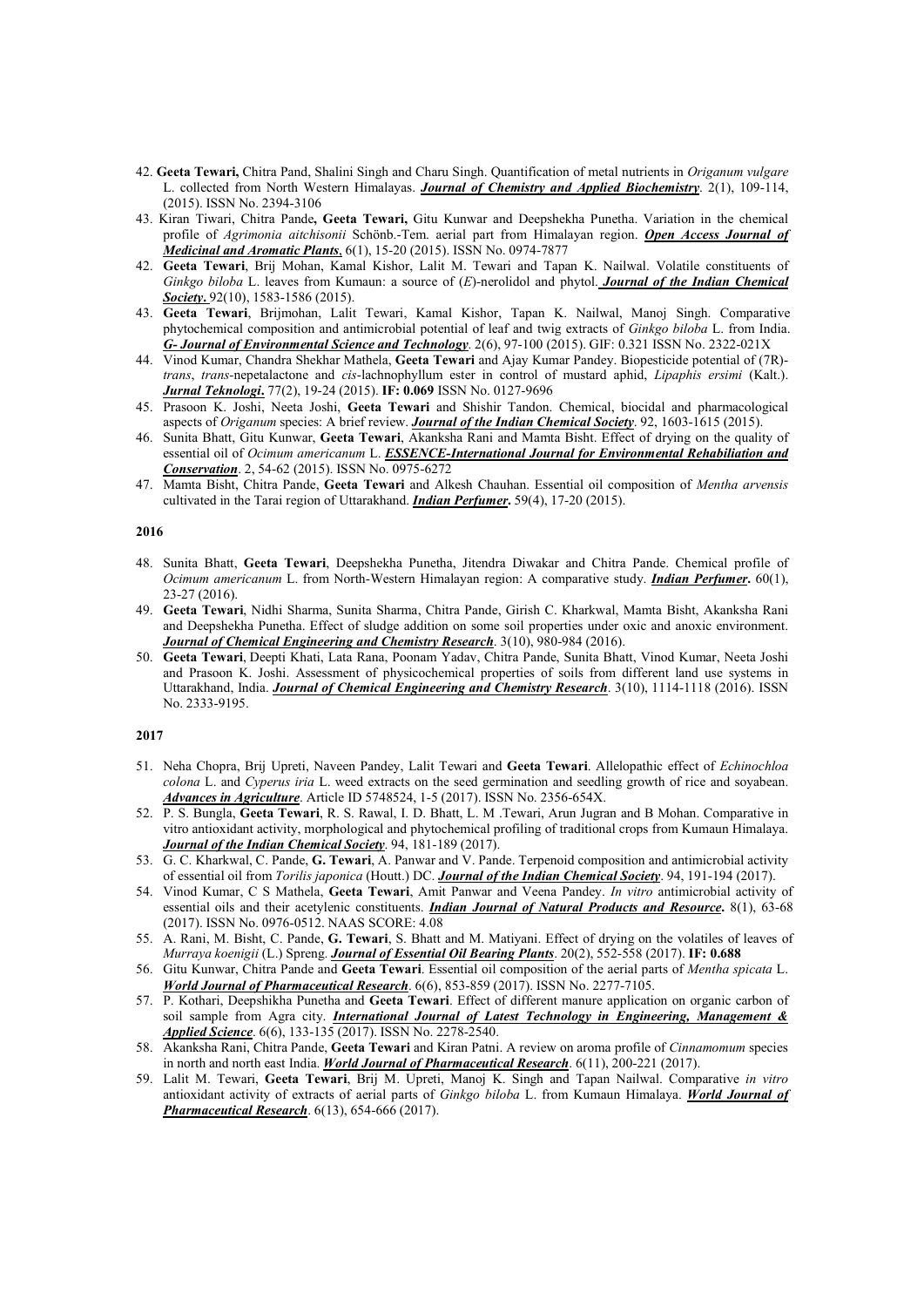- 60. Deepshekha Punetha, Geeta Tewari and Chitra Pande. Compositional variability in inflorescence essential oil of Coriandrum sativum from North India. **Journal of Essential Oil Research**. 30(2), 113-119 (2018). IF: 1.233
- 61. Sheetal Oli, Neha Chopra, Lalit Tewari, Brij Mohan, Naveen Pandey, Mamta Bharti, Neetu Bohra and Geeta Tewari. Phytotoxic effect of the extracts of Parthenium hysterophorus L. on the germination, seedling growth and biomass of some agricultural crops. G-Journal of Environmental Science and Technology, 5(4), 152-157 (2018).
- 62. Gitu Kunwar, Chitra Pande, Geeta Tewari, Sunita Bhatt and Sonal Tripathi. Phytoremedial potential of a new chemotype of Ocimum kilimandscharicum Guerke from Kumaun Himalaya. Journal of Essential Oil Bearing Plants. 21(3), 623-639 (2018). IF: 0.688
- 63. Sunita Bhatt, Geeta Tewari, Chitra Pande and Lata Rana. Impact of drying methods on essential oil composition of Ocimum americanum L. from Kumaun Himalayas. Journal of Essential Oil Bearing Plants. 21(5), 1385-1396 (2018). IF: 0.688

- 64. S. Bhatt, G. Tewari, C. Pande, M. Bisht, O. Prakash and L. Rana. Evaluation of antioxidant potential and quality of volatile constituents of fresh and sun dried Ocimum gratissimum. Journal of the Indian Chemical Society. 96(2), 297-304 (2019). ISSN No.: 00194522; Journal no. (UGC): 11061.
- 65. Sunita Bhatt, Geeta Tewari, Chitra Pande, Om Prakash and Sonal Tripathi. Aroma profile and antioxidant potential of Origanum vulgare L.: impact of drying. Journal of Essential Oil Bearing Plants. 22(1), 214-230 (2019). IF: 0.688
- 66. M. Bisht, L. Rana, G. Tewari, C. Pande and S. Bhatt. Effect of natural drying methods on flavour profile of camphor rich *Ocimum americanum* L. from North India. Asian Journal of Chemistry. 31(6), 1321-1326 (2019). ISSN No.: 0970 7077; Journal no (UGC): 8774
- 67. Mamta Bisht, Chitra Pande, Geeta Tewari, Sunita Bhatt and Sonal Tripathi. Effect of zinc on the growth and essential oil composition of Ocimum gratissimum L. Journal of Essential Oil Bearing Plants. 22(2), 441-454 (2019). IF: 0.688
- 68. Vinod Kumar, C. S. Mathela, Manoj Kumar and Geeta Tewari. Antioxidant potential of essential oils from some Himalayan Asteraceae and Lamiaceae species. *Medicine in Drug Discovery*. 1, 100004 (2019). https://doi.org/10.1016/j.medidd.2019.100004. ISSN: 2590-0986, Elsevier
- 69. Deepshekha Punetha, Geeta Tewari, Chitra Pande and Sunita Bhatt. Effect of Climatic conditions on the volatile compounds of the aerial parts of Foeniculum vulgare Journal of Essential Oil Bearing Plants. 22(4), 1093-1103 (2019). IF: 0.688
- 70. Lalit M. Tewari, Lata Rana, Santosh K. Arya, Geeta Tewari, Neha Chopra, Naveen C. Pandey, Penny Joshi and Rekha Gahtori. Effect of drying on the essential oil traits and antioxidant potential J. regia L. leaves from Kumaun Himalaya. SN Applied Sciences 1(12) (2019) Article 1606. Springer Link. doi.org/10.1007/s42452-019-1575-0.

#### 2020

- 71. Sunita Bhatt, Geeta Tewari, Chitra Pande, Deepshekha Punetha and Om Prakash. Antioxidative potential and compositional variation among Origanum vulgare L. collected from different districts of Kumaun Himalayas, Uttarakhand. Journal of Essential Oil Research. 32(2), 121-131 (2020). IF: 1.233, NAAS Score: 7.01
- 72. Khitindra Kr. Singh, Geeta Tewari and Suresh Kumar. Evaluation of groundwater quality for suitability of irrigation purposes: A case study in the Udham Singh Nagar, Uttarakhand. Journal of Chemistry. 2020, Article id. 6924026 (2020). doi.org/10.1155/2020/6924026. IF: 1.727, NAAS Score: 7.73. ISSN No. 2090-9063. Scopus and Web of Science, Scopus (57)
- 73. Shweta Goyal, Rakshit Pathak, H.K. Pandey, Anjali Kumari, Geeta Tewari, N. S. Bhandari and Madhu Bala. Comparative study of the volatile constituents of Thymus serpyllum L. grown at different altitudes of Western Himalayas. SN Applied Sciences. 2(7) (2020) Article 1208. Springer Link. doi.org/10.1007/s42452-020-2938-2.

### (B) Book chapters

### 2006

1. Geeta Tewari, P.C. Srivastava, Bali Ram and Lalit Tewari. Chemical fractions and bioavailability of heavy metals in polluted soils. In: Hudson, Robert C. (ed.), Hazardous Materials in the Soil and Atmosphere: Treatment, Removal and Analysis, pp. 89-115, 2006. Nova Science Publishers. New York. ISBN No. 1600212506

#### 2018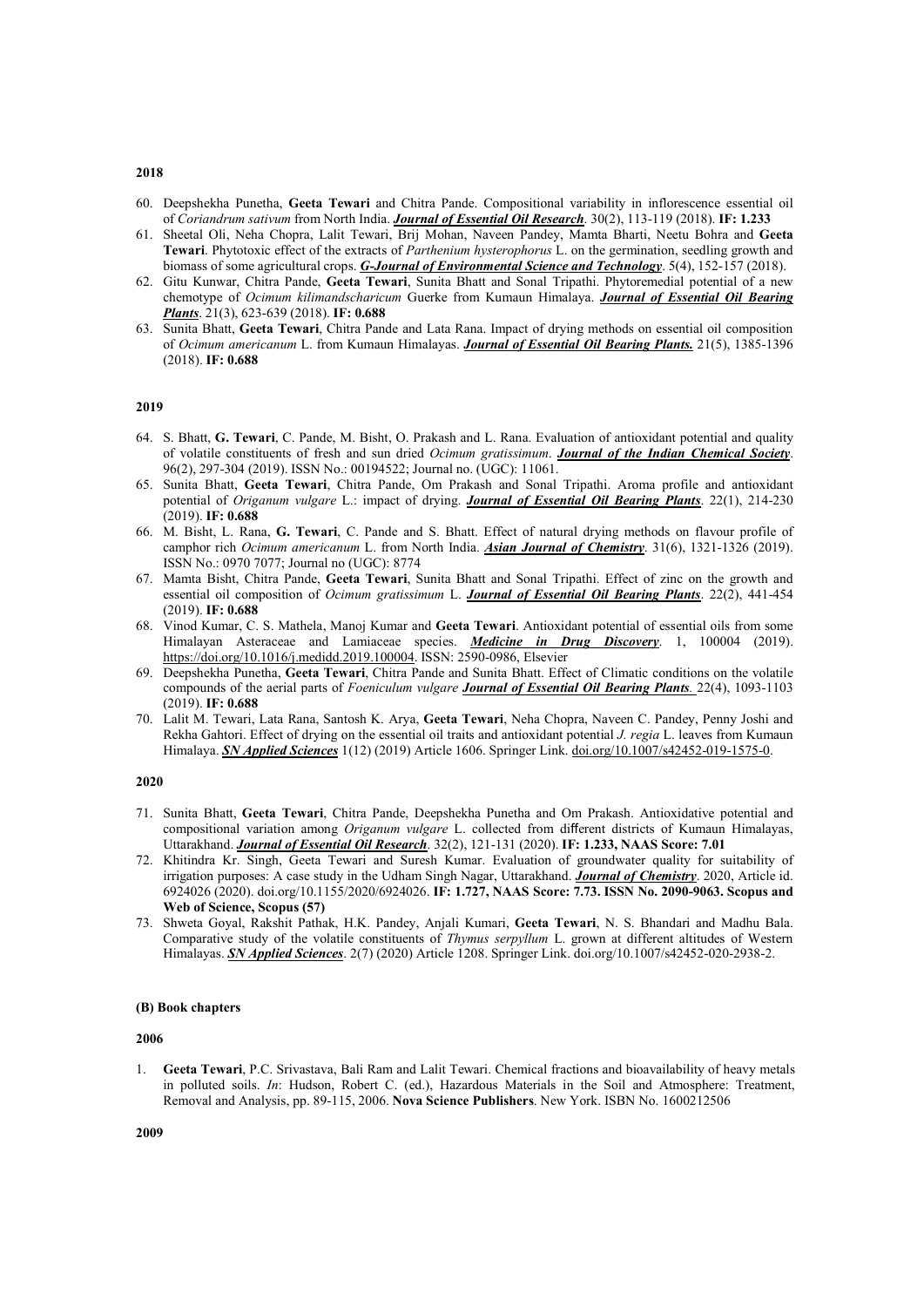2. Lalit M. Tewari, Sanjay Kumar and Geeta Tewari. Role of Science and Technology in National Development. In (Eds. Prakash Lakhera) Contemporary Research Papers of Social Sciences Vol-I (Theme: Emerging trends and present scenario of Indian Politics). Ankit Publication, Haldwani, pp. 95-108, 2009.

### 2010

3. Sanjay Kumar, Lalit M. Tewari, Kanchan Upreti and Geeta Tewari. Van Panchayat in Uttarakhand, In: (Eds. Prakash Lakhera) Contemprary research papers of social sciences Vol II, Mallika Books, Delhi, pp. 301-316, 2010.

### 2011

4. Geeta Tewari and Shalini Singh. Transfer of heavy metals in vegetables from agricultural soils. In: Environment, Development and Society. (B.L. Shah, Divya Upadhyay and Ritesh Shah eds) Durga ma Prakashan, Haldwani, pp. 195-199 (2011) ISBN- 978-81-920509-0-4.

### 2012

5. Geeta Tewari, P. C. Srivastava, Shalini Singh, Charu Singh, Bali Ram and Lalit Tewari. Transformation of added copper in polluted soils: Effect of moisture regime. Science and technology in Uttarakhand (Eds Rajendra Dobhal, D. P. Uniyal and B. P. Purohit) Proceedings of the IIIrd Uttarakhand State Science and Technology Congress-2008 held at Indian Institute of Technology, Roorkee, Macmillan Advanced Research Series, Macmillan Publishing India Ltd., New Delhi, 212-222, (2012) ISBN-978-935-059-013-3.

### 2013

- 6. Geeta Tewari. Investigation on heavy metal transfer in different vegetables. In: (Eds Pawan Kumar Bharti) Aquatic environment and toxicology, 156-161 (2013), Aditi Fine Art Press, Delhi, ISBN- 93-5056-236-7.
- 7. Shaini Singh, Geeta Tewari, Chitra Pande and Charu Singh. Chemotaxonomy of Wild Origanum vulgare L. from Kumaun Himalayas, In: (Eds. D.R. Khanna, A. K. Chopra, Gagan Matta, Vikas Singh and Rakesh Bhutiani) Impact of global climate change on earth ecosystems, 103-114 (2013). Biotech Books, New Delhi, DK-228374(HBD) ISBN No. 9788176222730.
- 8. Charu Singh, Chitra Pande, Geeta Tewari and Shalini Singh. Terpenoid composition of leaves, seeds and roots of Cyclospermum leptophyllum: A comparative study. In: (Eds. D.R. Khanna, A. K. Chopra, Gagan Matta, Vikas Singh and Rakesh Bhutiani) Impact of global climate change on earth ecosystems, 115-119 (2013). Biotech Books, New Delhi, DK-228374 (HBD) ISBN No. 9788176222730.

# 2015

- 9. Geeta Tewari. Effect of metal sources and incubation period on nickel and copper speciation in polluted soils under oxic and anoxic environment. In: (Eds. E. P. Ikemefuna and P. K. Bharti) Soil contamination and conservation, 12-35 (2015). Discovery Publishing House Pvt. Ltd., New Delhi. ISBN No. 93-5056-737-7.
- 10. Deepshekha Punetha, Chitra Pande, Geeta Tewari, Sunita Bhatt, Kiran Tewari, Jitendra Diwakar and Sonal Tripathi. Effect of metal contaminated soil on Foeniculum vulgare. Recent Trends in Environmental Science and Carbon Management (Eds. Deepak Pant, Anand Giri, Tenzin Dolker and Virbala Sharma), 64-73 (2015). Academic Excellence, New Delhi. ISBN No. 978-93-83246-20-5.

- 11. Jagdish C. Arya, G. C. Joshi, Geeta Tewari, Lalit M. Tewari, Naveen Pandey, Brij M. Upreti and Kamal Kishor. 2017. Medicinal uses of some potential ethno-medicinal threatened plants of Tarai region of Udam Singh Nagar, Uttarakhand. In: Medicinal and Nutritional Values of Plants, Edited by A. Chauhan and P. K. Bharti. Discovery Publishing House Pvt. Ltd., New Delhi, India, pp. 104-115. ISBN No. 978-93-5056-883-5.
- 12. Lalit M. Tewari, Brij M. Upreti, Neetu Bohra, Mamta Bharti, Naveen Pandey, Neha Chopra, Geeta Tewari and Tapan Nailwal. 2017. Conservation of Ginkgo biloba L. through in-vitro techniques and its molecular charcterization. In: Microbiological Pharmacological Aspects of Bioderversity, Edited by P. Sharma, N. G. Sharma and P. Sharma. Discovery Publishing House Pvt. Ltd., New Delhi, India, pp. 24-36. ISBN No. 978-93-5056-878-1.
- 13. Geeta Tewari. Three units (Unit 12: Elements of group 16, pp 278-318; Unit 13: Elements of group 17, pp 319- 351; Unit 14: Chemistry of noble gases, pp 352-377) of B. Sc. I, Inorganic Chemistry, Uttarakhand Open University, 2017. ISBN No. 978-93-85740-53-4.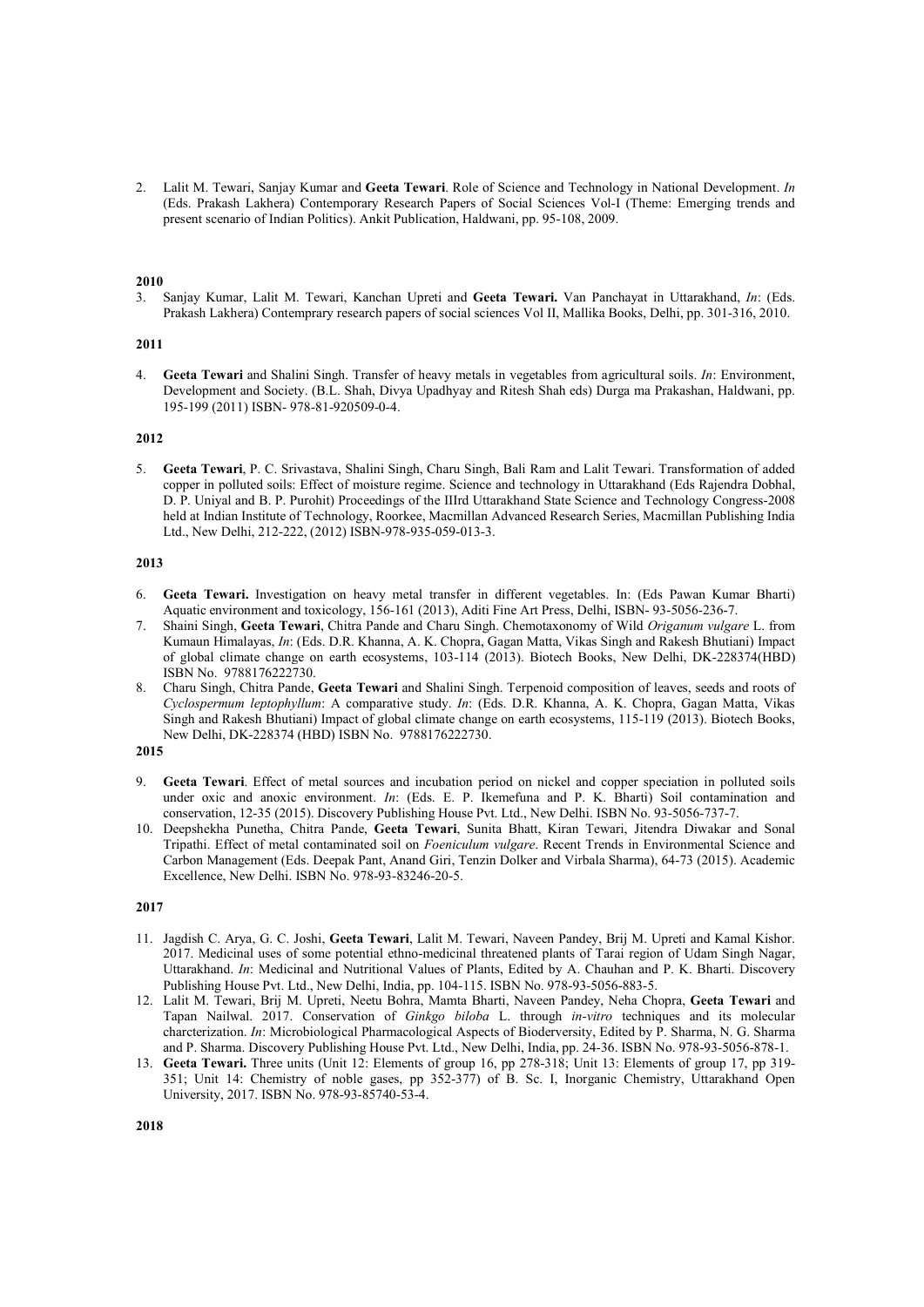- 14. Geeta Tewari. Four units (Unit 6: Coordination compounds, pp 96-123; Unit 7: Isomerism in coordination compounds, pp 124-165; Unit 8: Oxidation and reduction, pp 166-192; Unit 9: Acids and bases, pp 193-218) of B. Sc. II, Inorganic Chemistry, Uttarakhand Open University, 2018.
- 15. Geeta Tewari. One unit (Persistent organic and radioactive pollutants), M. Sc. (Environmental Science) Programme. IGNOU, Delhi. February 2018.

16. Deepshekha Punetha, Geeta Tewari, Chitra Pande, Lata Rana and Sonal Tripathi. Effect of manure on the metal efficiency of Coriandrum sativum. In: Zero Waste: Management Practices for Environmental Sustainability (Eds. Ashok K. Rathoure). Chapter 17, I<sup>st</sup> Edition, CRC Press, Boca Raton, eBook, pp.277-300. ISBN: 9780429059247; ISBN: 978-0-367-18039-3 (Hardback) (2019).

### (C) Papers in proceedings of seminars

# 2003

1. Geeta Kandpal, Bali Ram, P. C. Srivastava, S. K. Singh and U. P. Sahi. Chemical transformation of Zn in soils polluted by inorganic salts and city sludge; Proc. NSE-12, pp 265-271 (2003).

### 2011

- 2. C. Pande, C. Singh, G. Tewari, S. Singh and G. Kharkwal. Use of Mentha arvensis for phytoremediation. Proceedings of National Seminar on Advances on Natural Products Chemistry and Sustainable Development:  $4<sup>th</sup>$ -5<sup>th</sup> June 2011 at Graphic Era University, Dehradun, pp 57-64 (2011).
- 3. Geeta Tewari, Chitra Pande, Shalini Singh, Charu Singh and Sonal Tripathi. Screening of soils and vegetables for the presence of toxic metals from agricultural belt of Tarai region of Kumaon Himalaya. Proceedings of National Seminar on Advances on Natural Products Chemistry and Sustainable Development: 4<sup>th</sup>-5<sup>th</sup> June 2011 at Graphic Era University, Dehradun, pp 183-192 (2011).
- 4. Girish C. Kharkwal, Chitral Pande, Geeta Tewari, Charu Singh and Shalini Singh. Essential oil composition of fresh leaves of Bupleurum lanceolatum Wall from Uttarakhand. Proceedings of National Seminar on Advances on Natural Products Chemistry and Sustainable Development: 4<sup>th</sup>-5<sup>th</sup> June 2011 at Graphic Era University, Dehradun, pp 65-68 (2011).
- 5. S. Singh, G. Tewari, C. Pande and G. Kharkwal. Heavy metal content in agricultural soil and some vegetables of Tarai region of Kumaun Himalaya. Proceedings of UGC and UCOST sponsored National Conference on Environmental Conservation, Sustainable Natural Resources Management and Strategies for Regional Development with reference to Uttarakhand held at DAV College, Dehradun, pp 72-84 (2011).
- 6. G.Kharkwal, C. Pande, G. Tewari and C. Singh. Effect of heavy metal polluted soil on essential oil composition of Ocimum basilicum. Proceedings of UGC and UCOST sponsored National Conference on Environmental Conservation, Sustainable Natural Resources Management and Strategies for Regional Development with reference to Uttarakhand held at DAV College, Dehradun, pp 53-59 (2011).
- 7. C. Singh, C. Pande, G. Tewari and G. Kharkwal. Green technology for removal of heavy metals in polluted soil by using Ocimum basilicum. Proceedings of UGC and UCOST sponsored National Conference on Environmental Conservation, Sustainable Natural Resources Management and Strategies for Regional Development with reference to Uttarakhand held at DAV College, Dehradun, pp 191-197 (2011).

| S/N | Status as organizer          | Title of the conference/seminar               | Year and dates                     |
|-----|------------------------------|-----------------------------------------------|------------------------------------|
|     | Member Local Organizing      | National Seminar on Biotechnology             | $6-7$ <sup>th</sup> October 2006   |
|     | Committee                    | Innovation Systems of India: Policy           |                                    |
|     |                              | Measures and Support Mechanisms               |                                    |
| 2   | Member, Organizing Committee | 2 <sup>nd</sup> Uttarakhand State Science and | $15-17^{\text{th}}$ November, 2007 |
|     | and Repertoire               | Technology Congress, Nainital                 |                                    |
| 3   | Repertoire                   | Gender and development in the world           | 19-20 November, 2010               |
|     |                              | of work and health with focus on              |                                    |
|     |                              | women workers in the agrarian sector          |                                    |
| 4   | Member, Organizing committee | ETCBI-2011                                    | 03-05 November 2011                |
|     |                              |                                               |                                    |

10. Conference/Seminar organized: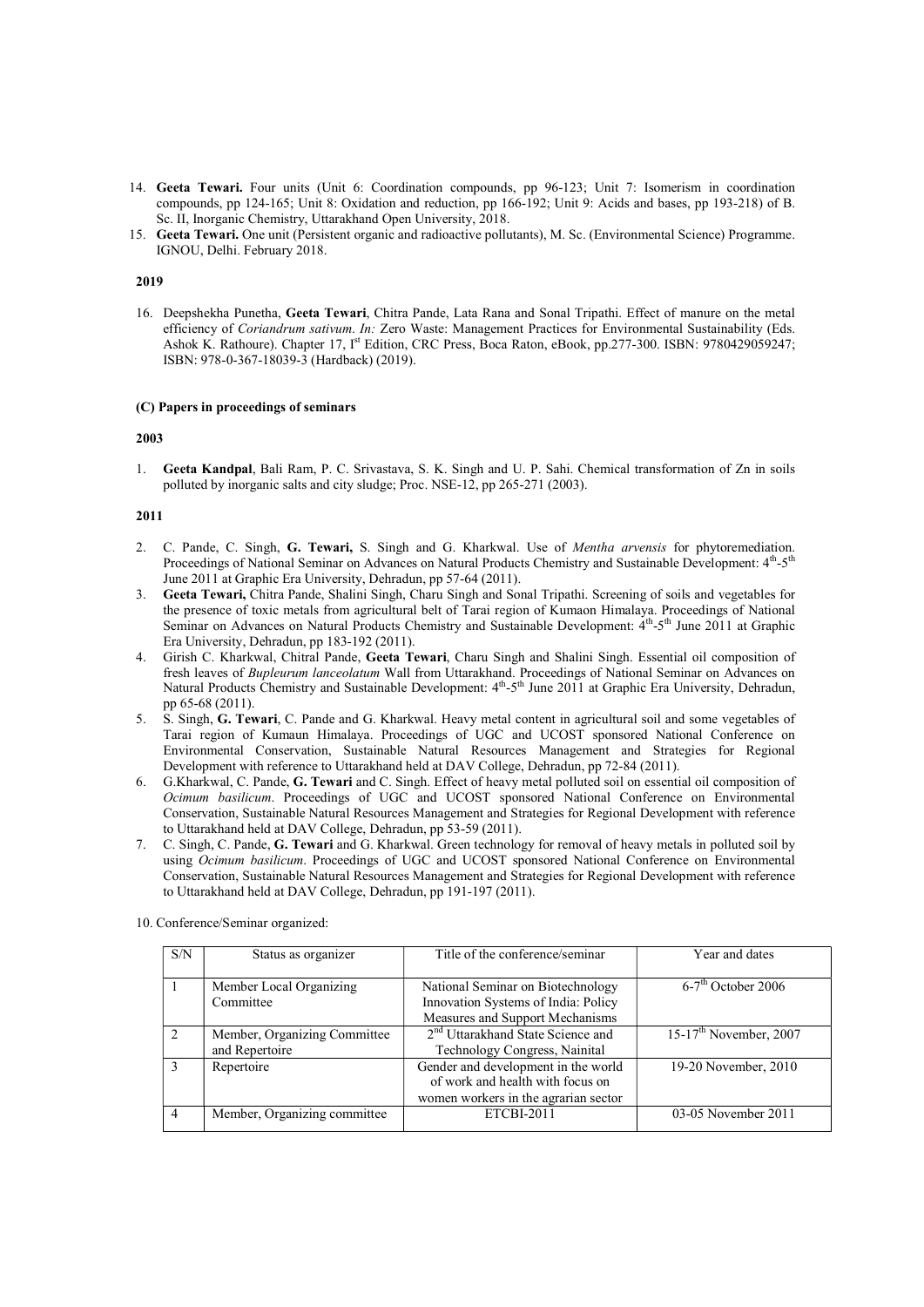|   | Joint Secretary              | <b>ICEFN-2016</b>                                                                                                                   | 27-29 March 2016 |
|---|------------------------------|-------------------------------------------------------------------------------------------------------------------------------------|------------------|
| 6 | Member, Organizing committee | Training/Workshop on Orchids                                                                                                        | 11-13 March 2020 |
|   | Co-Convener                  | ICEFN&SEM-2019                                                                                                                      | 24-26 May 2019   |
|   | Member                       | Organizing Committee, National<br>Workshop on "Hands on Training on<br>Classical and Molecular Methods of<br>Lichen Identification" | 12-14 March 2020 |

# 11. Academic/Administrative positions held

| $\ensuremath{\mathrm{S/N}}$ | Chairman/Member/Secretary            | Committee/Board                                                                                                                                                                                                                                                             | Year (From-To)                                          |
|-----------------------------|--------------------------------------|-----------------------------------------------------------------------------------------------------------------------------------------------------------------------------------------------------------------------------------------------------------------------------|---------------------------------------------------------|
| $\mathbf{1}$                | Member                               | <b>BIOINFO</b><br>Advisory<br>Board.<br>Environment<br>and<br>Pollution.<br>International<br>Journal,<br>Bioinfo<br>Publisher, Navi Mumbai, India.                                                                                                                          | 2014                                                    |
| 2                           | Member, Admission Committee          | B.Sc. I                                                                                                                                                                                                                                                                     | 2008-2009                                               |
|                             |                                      | B.Sc. II                                                                                                                                                                                                                                                                    | 2009-2010, 2010-<br>2011, 2011-2012                     |
|                             |                                      | M.Sc. I (Chemistry) /I <sup>st</sup> Sem                                                                                                                                                                                                                                    | 2009 onwards                                            |
| $\overline{3}$              | Member                               | Flying Squad, Kumaun University                                                                                                                                                                                                                                             | 2006, 2007, 2018-<br>209                                |
| $\overline{4}$              | Counselor                            | IGNOU, D.S.B. Campus, Nainital                                                                                                                                                                                                                                              | 2009-2011                                               |
| 5                           | In charge                            | SAF Library, Department of<br>Chemistry, D.S.B. Campus, Nainital                                                                                                                                                                                                            | 2010 onwards                                            |
| 6                           | Member                               | Internal Complaint Committee for the<br>Protection of Women against Sexual<br>Harassment at Work Place, D. S. B.<br>Campus, Nainital                                                                                                                                        | 2014 onwards                                            |
| $\overline{7}$              | Assistant Superintendent Examination | S.<br>Campus,<br>Kumaun<br>D.<br><b>B.</b><br>University, Nainital                                                                                                                                                                                                          | 2016                                                    |
| 8                           | Member                               | Syllabus<br>C.B.C.S.<br>preparation<br>committee, Inorganic Chemistry                                                                                                                                                                                                       | 2018                                                    |
| 9                           | Member                               | Academic<br>Council,<br>Kumaun<br>University, Nainital                                                                                                                                                                                                                      | 2014-2015, 2016-<br>2017, 2018-2019                     |
| 10                          | Member                               | Court, Kumaun University, Nainital                                                                                                                                                                                                                                          | 2015-2016, 2017-<br>2018                                |
| 11                          | Co-coordinator, Science Faculty      | Pre-Ph.D. Course work                                                                                                                                                                                                                                                       | 2019                                                    |
| 12                          | <b>Guest Editor</b>                  | Topical collection, Material Science<br>of SN Applied Sciences (Springer).<br>Recent Advances in Natural and<br>Nanostructured Functional Materials                                                                                                                         | 2019-2020                                               |
| 13                          | <b>Assistant Proctor</b>             | D. S. B. Campus, Nainital,                                                                                                                                                                                                                                                  | 2014-15, 2015-2016,<br>2016-2017, 2017-18,<br>2018-2019 |
| 14                          | <b>ADSW</b>                          | D. S. B. Campus, Nainital,                                                                                                                                                                                                                                                  | 2019-2020                                               |
| 15                          | Reviewer                             | Industrial<br>Crops<br>sand<br>Products,<br>Journal of Indian Chemical Society,<br>Natural Product Research, Journal of<br>Aromatic and Medicinal Plants,<br>Journal of Essential Oil Research,<br>Journal of Essential Oil Bearing<br>Plants, Defense Life Science Journal | 2009 onwards                                            |
| 16                          | Member                               | $16^{\text{th}}$<br>Organizing<br>Committee,<br>Convocation                                                                                                                                                                                                                 | 7 <sup>th</sup> March 2020                              |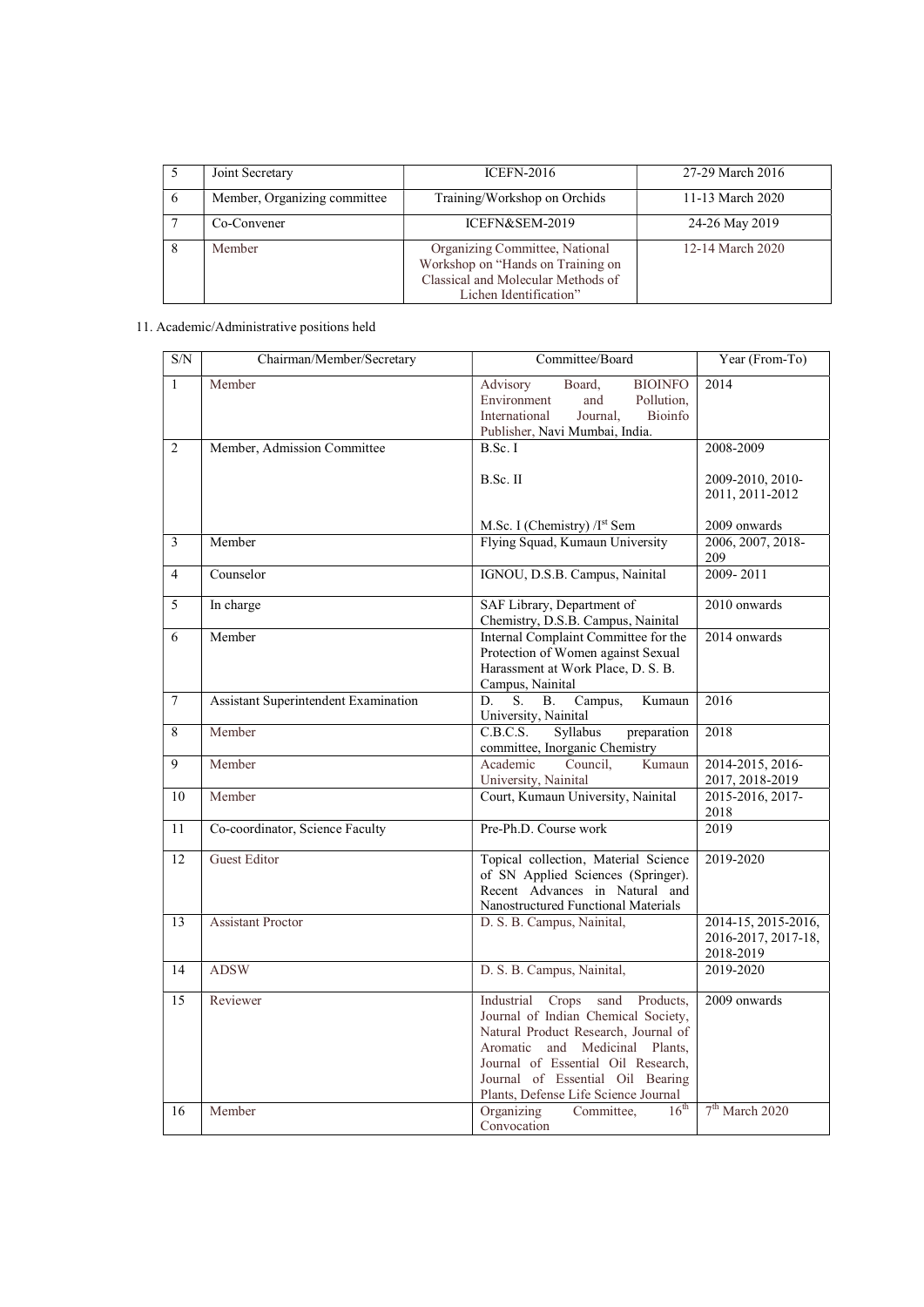16. Membership to professional Organization/Associations:

| S/N            | Name of the Association/Organizations                                        | Status of the membership |
|----------------|------------------------------------------------------------------------------|--------------------------|
|                | Indian Science Congress                                                      | Life member              |
| 2              | Medicinal and Aromatic Plants Association of India                           | Life member              |
| 3              | <b>Chemistry Teacher Association</b>                                         | Life member              |
| $\overline{4}$ | Organization for Women in Science for the Developing<br>World (OWSDW), Italy | Full individual member   |
| .5             | Essential Oil Association of India                                           | Scientist life member    |
| -6             | Indian Chemical Society                                                      | Fellow member            |

### 17. Any other Information:

- Popular articles: 22
- Successfully completed French Language Programme, G.B.P.U.A.&T., Pantnagar.
- Completed Certificate course in Environmental Studies, IGNOU, New Delhi
- Diploma in Computer Application, Hiltron CALC, Haldwani.
- Seminar/workshop/training/conference/orientation programme/ refresher course/short term training:
	- a. Participated in  $37<sup>th</sup>$  workshop on "Radiochemistry and Application of Radio Isotopes" at G.B.P.U.A.&T., Pantnagar during March 24 to April 1, 2000.
	- b. Completed training in the field of "Synthesis, Formulation and Analysis of Synthetic and Botanical Pesticides" at Hindustan Insecticide Limited, Gurgaon (Haryana) during Jan.15 to 31, 2001.
	- c. Completed training in the field of "Formulation, Analysis and Field trials of Synthetic and Botanical Pesticides" at Institute of Pesticide Formulation Technology, Gurgaon (Haryana) during Feb.1 to 15, 2001.
	- d. Participated in National Training course on "Use of Nuclear Techniques in Increasing Agricultural Productivity" at G.B.P.U.A. &T., Pantnagar during July 30 to August 10, 2001.
	- e. Attended training on "Faculty Development Programme (Entrepreneurship development programme)" at Nainital, 24-01-05 to 04-02-05.
	- f. Attended workshop on "Patenting" organized by Deptt. of Biotechnology, Kumaun University, Nainital, 10 March 2006.
	- g. Attended workshop on "Biodiversity" at GBPIHED, Kosi, Katarmal, Almora on 27 -28 March 2006.
	- h. Attended National Seminar on "Biotechnology Innovation Systems of India: Policy Measures and Support Mechanisms" organized by the Deptt. of Biotechnology, Kumaun University, Nainital from 6<sup>th</sup>  $-7<sup>th</sup>$  October 2006.
	- i. Presented a technical paper at First Uttaranchal State Science Congress from 10-11 November 2006 at DIT, Dehradun.
	- Completed "Orientation programme" from 12 Feb 2007 to 2 March 2007 at Nainital.
	- k. Attended the Regional Capacity Building Workshop on "Orchids Taxonomy and Conservation". 22 & 23 March, 2007. (BSI (N.C.) & Wildlife Institute of India, Dehradun.
	- l. Presented a research paper at Second Uttarakhand State Science Congress from 15-17 November, 2007 held at Uttarakhand Academy of Administration, Nainital.
	- m. Participated in the training workshop "Computers in Chemistry" from  $22<sup>nd</sup>$  to  $23<sup>rd</sup>$  November 2007 held at Kumaun University Chemistry Department, S.S.J. Campus, Almora, Uttarakhand.
	- n. Presented a research paper at Third Uttarakhand State Science Congress from 10-11 November, 2008 held at I.I.T., Roorkee.
	- o. Participated in the Industry Academia Coordination Workshop (IACW2008) in the College of Basic Sciences and Humanities, G. B. Pant University of Agriculture and Technology, Pantnagar on November 15, 2008.
	- p. Participated in 13<sup>th</sup> ISCB International Conference on "Interplay of Chemical and Biological Sciences: Impact of Health and Environment" organized by the Department of Chemistry, University of Delhi on 26<sup>th</sup> February to 1<sup>st</sup> March 2009.
	- q. Successfully completed 17 days training cum research methodology course on "Application of Remote Sensing & Geographical Information System for Resource Management and Urban Planning". 2010
	- r. Attended and presented a paper entitled "Assessment of heavy metal pollution of agricultural soils in tarai region in Fifth Uttarakhand State Science Congress, Doon University, Dehradun, November 10-12, 2010.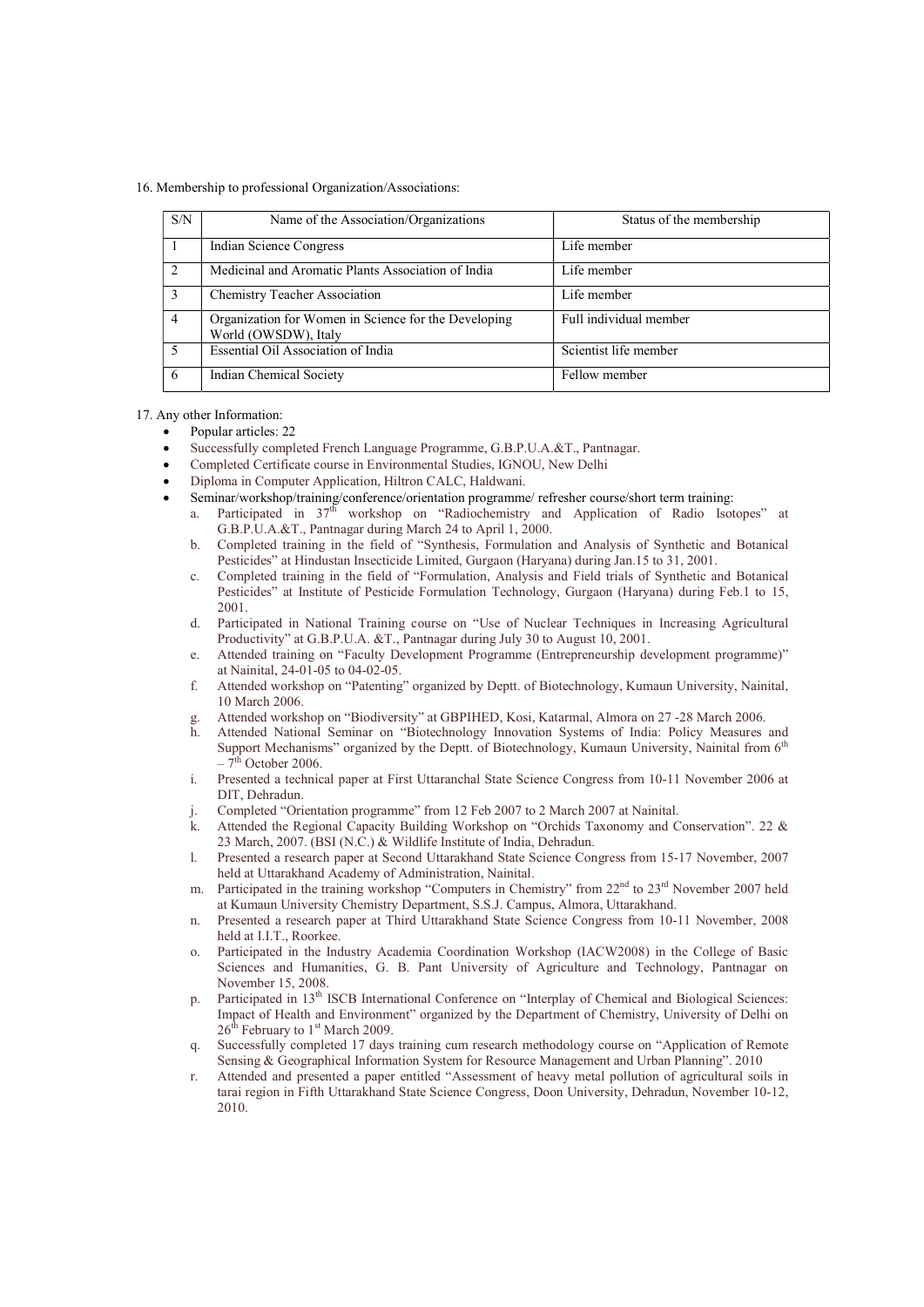- s. Attended National seminar on "Gender and Development in the World of Work and Health with Focus on Women Workers in the Agrarian Sector". Nainital, 19-20 November, 2010.
- t. Successfully completed 21 days Refresher course in Chemistry at ASC, Nainital from 2<sup>nd</sup> December to 22nd December 2010.
- u. Attended National Workshop on Self Instructional Learning Material Development organized by UOU, Haldwani, 24 & 25 January, 2010.
- v. Attended National workshop on "Intellectual Property Rights and Patent Awareness". Bhimtal Campus, Bhimtal,  $6^{th}$  July, 2011.
- w. Attended and presented paper in International conference on "Green Technologies for Environmental Rehabilitation (GTER-2012)" at Gurukul Kangari University, Haridwar,  $11^{th}$  to  $13^{th}$  February 2012.
- x. Attended National Conference on "Vagyani Mansikta evam Hindi Lekhan" on 26<sup>th</sup> and 27<sup>th</sup> March 2012 at Mahadevi Verma Veedhyapeeth at Ramgarh.
- y. Attended one day National conference on IPR at ASC, Nainital on 1<sup>st</sup> December 2012.
- z. Attended and presented a paper in International Conference at Sidartha Institute of Pharmacy, Dehradun, 12-13<sup>th</sup> January 2013.
- aa. Attended workshop on National e-Governance Plan, at Hermitage, Nainital on 16th April 2013.
- bb. Attended and presented paper in 8<sup>th</sup> Uttarakhand State Science Congress, 26-28<sup>th</sup> December 2013 at Doon University, Dehradun.
- cc. Attended National Seminar on Women related issues organized by Women Studies Centre, Kumaun University, Nainital on 1<sup>st</sup> and 2<sup>nd</sup> March 2014 at Nainital Club, Nainital.
- dd. Attended National Workshop on "IPR" held at Hermitage, Kumaun University, Nainital on 15th October 2014.
- ee. Completed Short Term Course at Academic Staff College, Kumaun University, Nainital, 15<sup>th</sup> April to  $21<sup>st</sup>$  April 2015 on value education.
- ff. Attended and presented paper in National Conference on "Woman Related Issues" organized by Women Studies Centre, Kumaun University held at Nainital Club, Nainital on 1<sup>st</sup> and 2<sup>nd</sup> September 2015.
- gg. Attended and presented paper in Tenth Uttarakhand State Science Congress.  $10\text{-}12^\text{th}$  February, 2016 at Uttarakhand State Council for Science and Technology, Vigyan Dham, Dehradun.
- hh. Attended and presented paper in International conference on "Energy, Functional materials and Nanotechnology" at The Hermitage, Kumaun University, Nainital. 27<sup>th</sup> to 29<sup>th</sup> March 2016.
- ii. Resource Person in Workshop on "Preservation of Library Materials", G. B. Pant Library, D. S. B. Campus, Kumaun University Nainital on 13<sup>th</sup> April 2016.
- jj. Actively participated in Workshop on "Digital India" at Hermitage, Kumaun University, Nainital on 20/09/2016.
- kk. Attended International Conference on "Fixed Point Theory and Dynamical Systems" at Khurpatal, Nainital during  $17-19^{th}$  October 2016.
- ll. Attended workshop on "IPR Issues" at D. S. B. Campus, Kumaun University, Nainital on  $2^{nd}$  and  $3^{rd}$ December 2016.
- mm. Presented paper at National Seminar on "Plant and Environment" organized by Botany Department, D. S. B. Campus, Nainital,  $27<sup>th</sup>$  and  $28<sup>th</sup>$  March 2017.
- nn. Presented paper at International Seminar on "Environmental Governance and Sustainable Development" organized by HRDC, Kumaun University, Nainital, 7<sup>th</sup> and 8<sup>th</sup> October 2017.
- oo. Attended "RBPT (Research Based Pedogogy Tool)" National Workshop organized by IISER, Pune and Kumaun University, Nainital from  $31<sup>st</sup>$  July to  $02<sup>nd</sup>$  August 2018.
- pp. Attended workshop on "Gender Sensitization" organized by Women's Studies Centre, Kumaun University, Nainital on 4<sup>th</sup> October 2018.
- qq. Presented a paper at International Conference on "Energy, Functional Materials and Nanotechnology & Sustainable Environment Management (ICEFN&SEM-2019)" at Nainital on 24<sup>th</sup> to 26<sup>th</sup> May 2019.
- rr. Attended All India Conference on "Intellectuals" at Nainital on 30<sup>th</sup> June 2019.
- ss. Attended workshop on "Sexual harassment of women at workplace (Prevention, Prohibition and Redressal) Act 2013" at ATI, Nainital from 26<sup>th</sup> to 28<sup>th</sup> December 2019.
- tt. Attended National Workshop on "Hands on Training on Classical and Molecular Methods of Lichen-Identification",  $12<sup>th</sup>$  to  $14<sup>th</sup>$  March 2020.
- uu. Successfully participated in Fifteen day certificate course for college teachers: professional development on "Research Methodology", 21<sup>st</sup> April to 06 May 2020.
- Invited talks at Mahila Mahavidyalaya, 2011
- Chancellor Award, 2014 to the Ph. D. Scholar Dr. Vinod Kumar for best research in 2014-2015.
- Selected JRF in Defense Laboratory, Jodhpur in 1998.
- Selected Lecturer (Graphic Era Institute of Technology, Dehradun) in 2001.